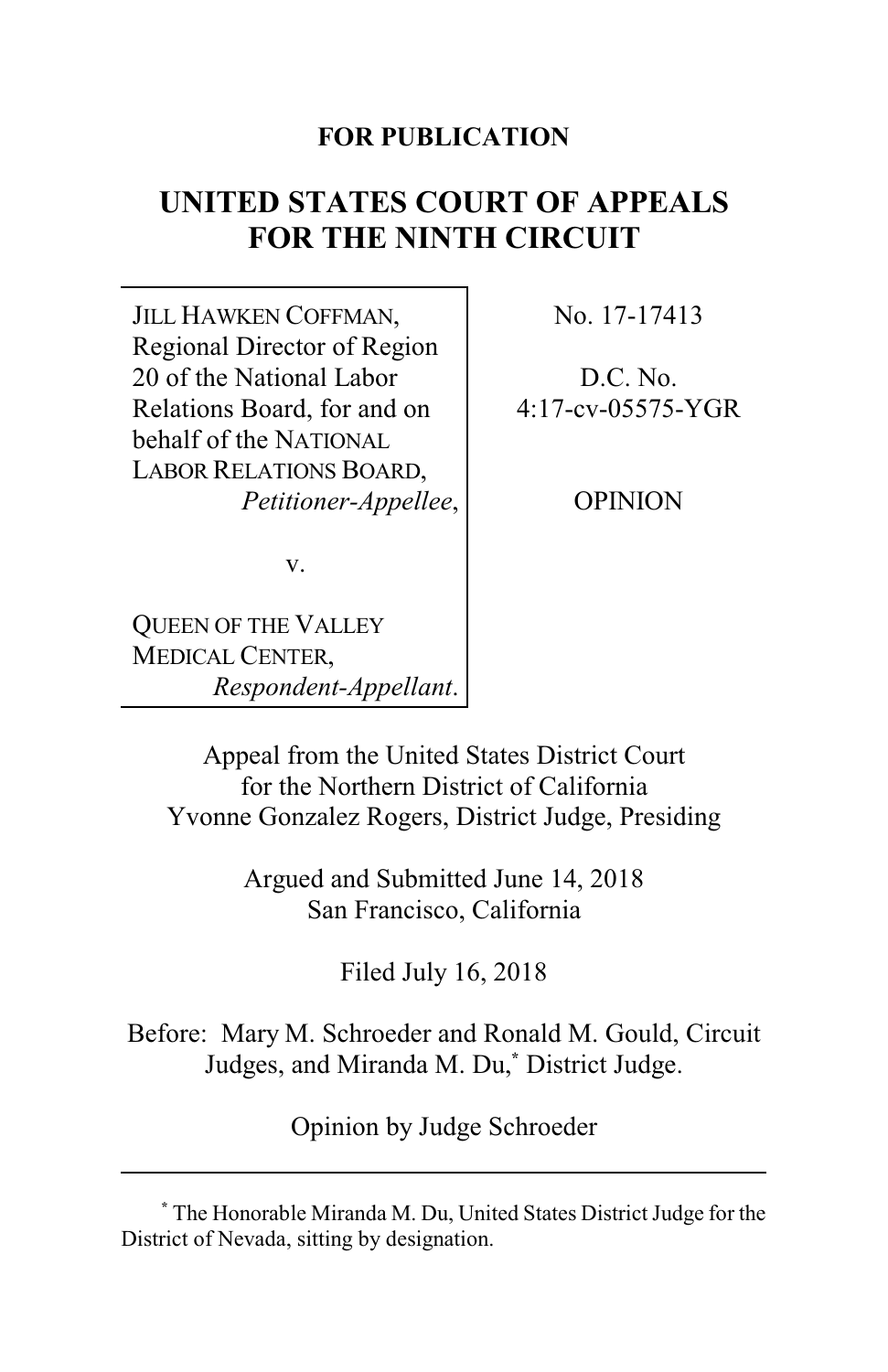### **SUMMARY\*\***

### **Labor Law / Preliminary Injunction**

The panel affirmed the district court's entry of a preliminary injunction, pursuant to Section 10(j) of the National Labor Relations Act ("NLRA"), requiring the employer to engage in unconditional bargaining with a union.

The panel held that an employer cannot begin unconditional bargaining and later withdraw recognition because such actions interfere with the union's collective bargaining rights protected by the NLRA. The panel held that the Regional Director of the National Labor Relations Board had shown a sufficient likelihood of success in establishing its underlying position that the employer recognized the union and engaged in unconditional bargaining before withdrawing recognition and refusing to bargain in violation of Section  $8(a)(1)$  of the NLRA. The panel held that the Director established a continuing threat of irreparable harm to the union's collective bargaining rights to support the extraordinary remedy of injunctive relief. The panel also held that the harm to the union outweighed the harm to the employer. The panel further held that the district court did not abuse its discretion in balancing the equities, and in finding that injunctive relief in this case was in the public interest.

The panel held that the Director submitted sufficient evidence to establish a likelihood of success and irreparable

**<sup>\*\*</sup>** This summary constitutes no part of the opinion of the court. It has been prepared by court staff for the convenience of the reader.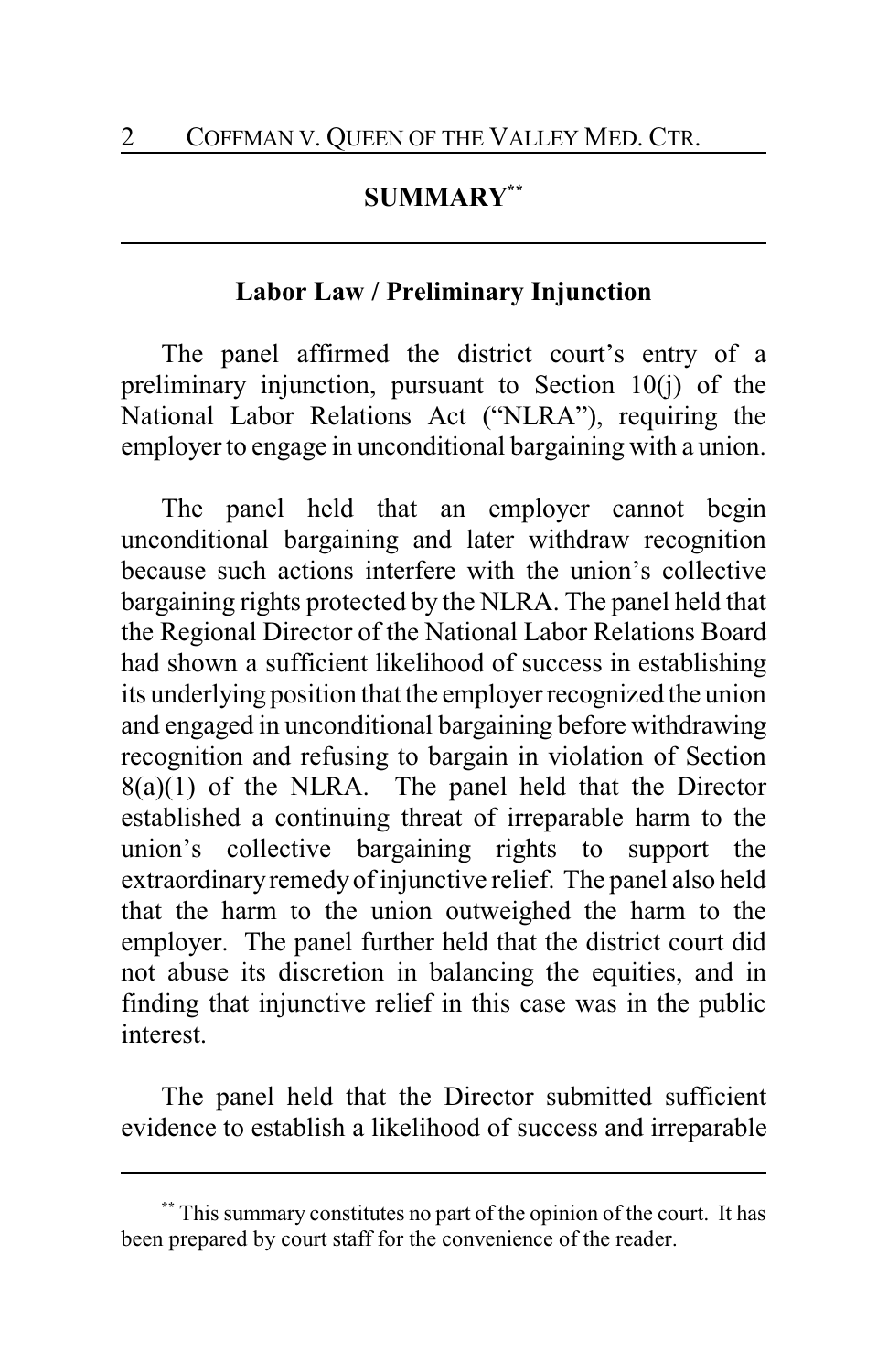harm with regard to the union's claim that the employer discriminated against an employee for his union activity in violation of Section  $8(a)(1)$  and  $(3)$  of the NLRA.

### **COUNSEL**

Ronald J. Holland (argued), Philip Shecter, and Ellen Bronchetti, DLA Piper LLP, Menlo Park, California, for Respondent-Appellant.

Rebecca J. Johnston (argued), Attorney; Richard J. Lussier, Supervisory Attorney; Elinor L. Merberg, Assistant General Counsel; Jayme L. Sophir, Associate General Counsel; Peter B. Robb, General Counsel; National Labor Relations Board, Washington, D.C.; for Petitioner-Appellee.

#### **OPINION**

#### SCHROEDER, Circuit Judge:

It is a well-settled principle of labor relations law that an employer cannot start unconditional bargaining with a union and then quit when negotiations do not go well. In this case, a Regional Director ("Director") of the National Labor Relations Board ("Board") believed the employer did just that. The Director successfully applied for an injunction pursuant to Section 10(j) of the National Labor Relations Act ("NLRA"), 29 U.S.C.  $\S$  160(j), requiring the employer to engage in unconditional bargaining. In this appeal from that injunction, the employer contends the Director lacked a sufficient likelihood of success in establishing its underlying position that the employer recognized the union and engaged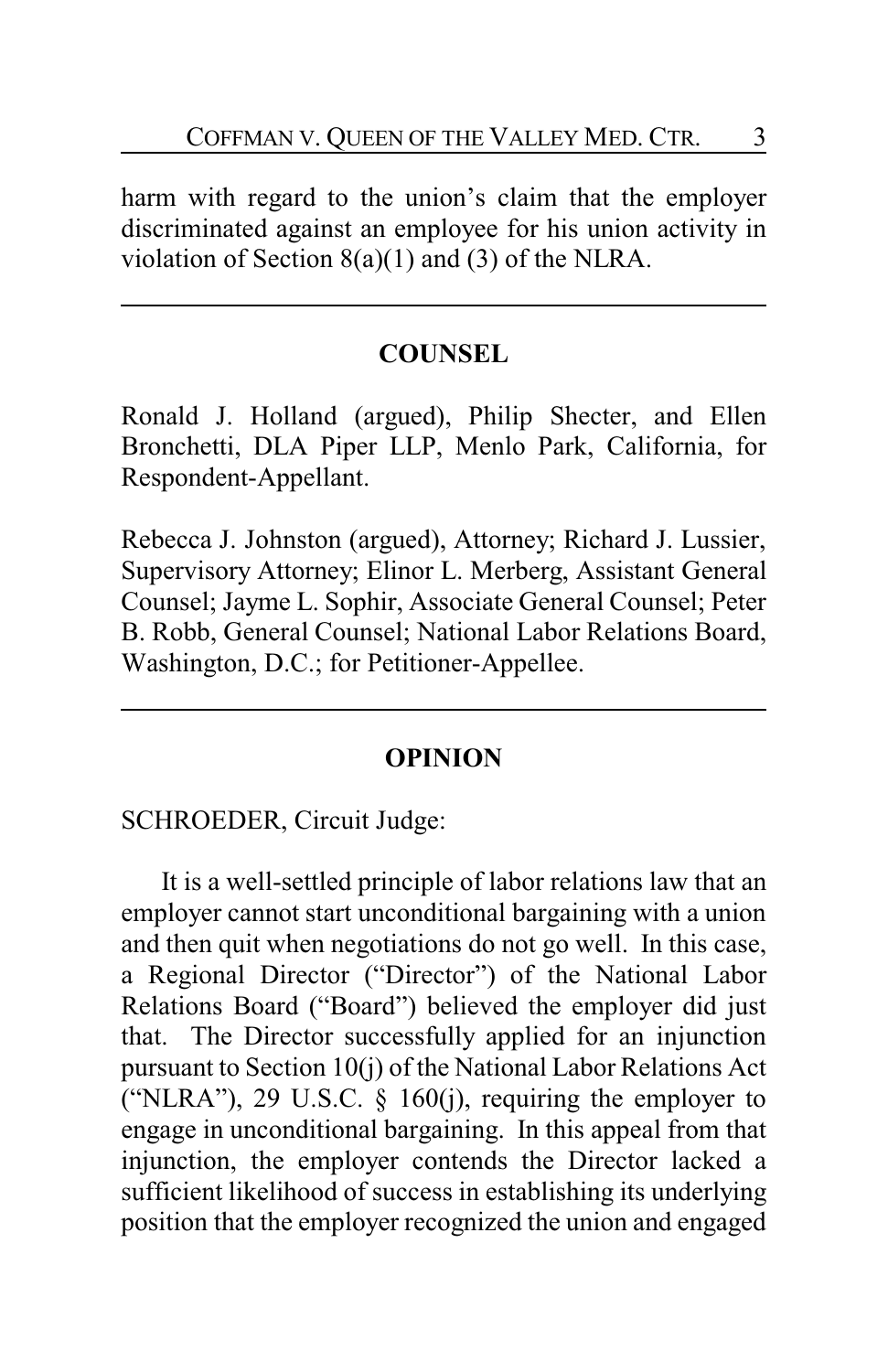in unconditional bargaining before withdrawing recognition and refusing to bargain. According to the employer, it did nothing more than bargain conditionally to preserve its right to challenge the results of the union election.

The record shows that the employer had considerable dealings with the union following the union's certification, including discussions that resulted in agreements over some hours and working conditions, and that these negotiations took place before the employer made any official challenge to the certification. We therefore hold that the Director has shown a sufficient likelihood of success in establishing a withdrawal of recognition and refusal to bargain unconditionally, as well as a continuing threat of irreparable harm to the union's collective bargaining rights, to support the extraordinary remedy of injunctive relief. We affirm the District Court's entry of the preliminary injunction. We vacate the stay previously entered by a motions panel of our Court.

# **Background**

*I. Factual history*

# *A. Employer's withdrawal of union recognition*

The employer in this case is Queen of the Valley Medical Center ("QVMC"), which operates an acute-care medical facility in Napa, California. The union is the National Union of Healthcare Workers ("Union"). The employee bargaining unit consists of nonprofessional and technical employees at QVMC's facility. In the mail ballot election held on November 15, 2016, a majority of eligible bargaining-unit employees voted by a wide margin for the Union's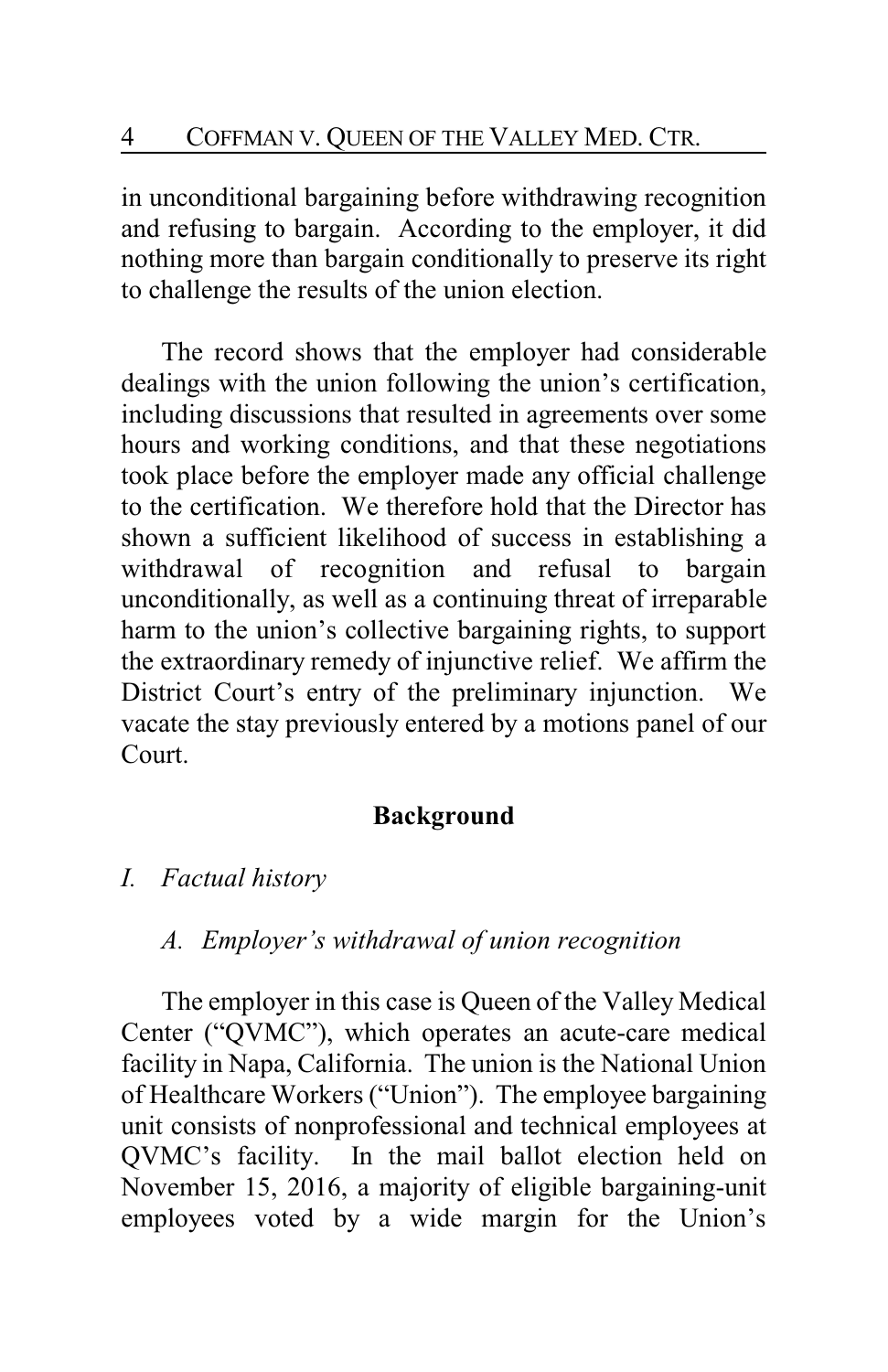representation. QVMC objected to the election results, but the Director overruled those objections and, on December 22, 2016, certified the Union as the employees' bargaining representative.

QVMC then filed a request for review of the Union's certification with the Board on January 9, 2017, but the Board denied that request on February 28, 2017. The first formal communication from the employer to the Union of a refusal to recognize the Union came weeks later, on March 16, 2017. On that day, QVMC sent the Union a letter asserting that the mail ballot election was flawed and demanding that the Union "stipulate to a new in-person election." If the Union refused, QVMC stated, it would "engage in a 'technical refusal to bargain,'" by "formally notify[ing] the Union that [QVMC] believes the unit certification was faulty and . . . refuse to bargain with the Union so that [QVMC could] pursue its review of the certification in the courts." QVMC stated that it would "discuss the terms of a collective bargaining agreement [but] with the mutual understanding that it [would] only take effect if and when all of [QVMC's] appeals in court are denied."

This case is before our Court on an injunction because, prior to the March 16 letter, QVMC had extensive discussions with the Union about working conditions and schedules for members of the bargaining unit. Before QVMC's January 9 request for review of the Union's certification, QVMC's Directors of Labor and Human Resources arranged a meeting with the Union to negotiate the schedule and job assignment of a bargaining-unit employee. During these communications, QVMC's agents did not indicate to the Union that QVMC was bargaining conditionally by reserving its right to contest the Union's certification. The Director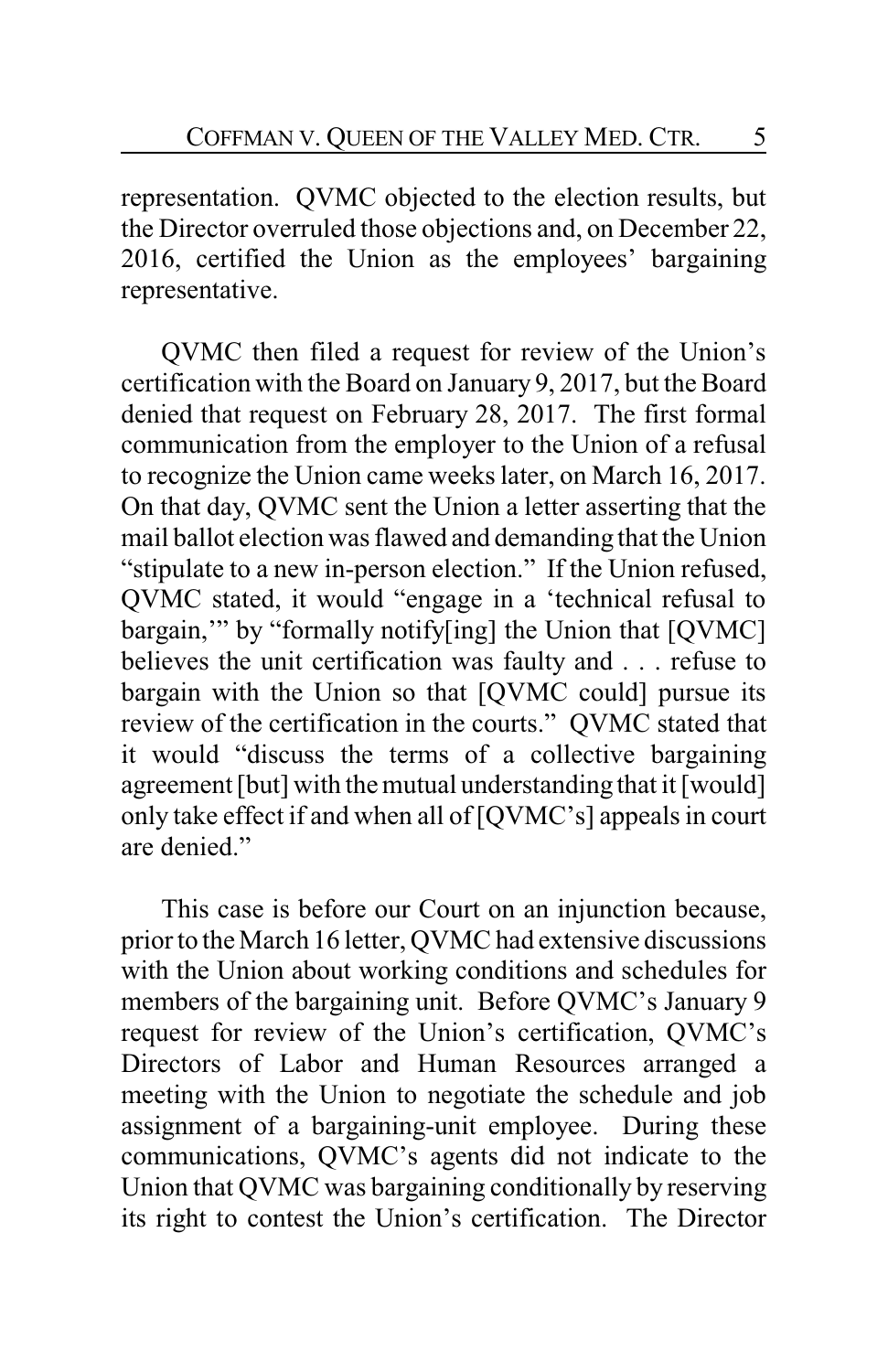therefore concluded injunctive relief would be appropriate and the District Court agreed.

The record before the District Court reflects the extent of the parties' dealings with each other after QVMC's request for review was denied on February 28, 2017, but before QVMC sent its "technical refusal to bargain" letter on March 16. QVMC provided information to the Union that was relevant for the full collective bargaining agreement and promised to respond further "as [data became] available." QVMC stated that it would respond to the Union's proposed dates for the full bargaining session as well. During the same time period before March 16, QVMC proposed dates and attempted to schedule a meeting with the Union regarding bargaining-unit phlebotomists' schedule changes. Also during this time period, QVMC and the Union arranged for a Union representative to attend a bargaining-unit employee's investigatory meeting. On March 2, the Union requested information from QVMC regarding changes to the schedules of bargaining-unit employees in the Sterile Processing Department and asked QVMC to cease and desist from implementing the changes until the parties could discuss the changes. QVMC met with the Union and employees the same day to address the proposed scheduling changes. At no time during this period after certification and before March 16, did QVMC's agents indicate or communicate to the Union that QVMC was bargaining conditionally and reserving a right to contest the Union's certification.

QVMC's delay in communicating its intention to contest the Union's certification resulted in a loss of Union support. Following the Union's certification in December 2016, employees elected approximately thirty bargaining team members to represent them in the full bargaining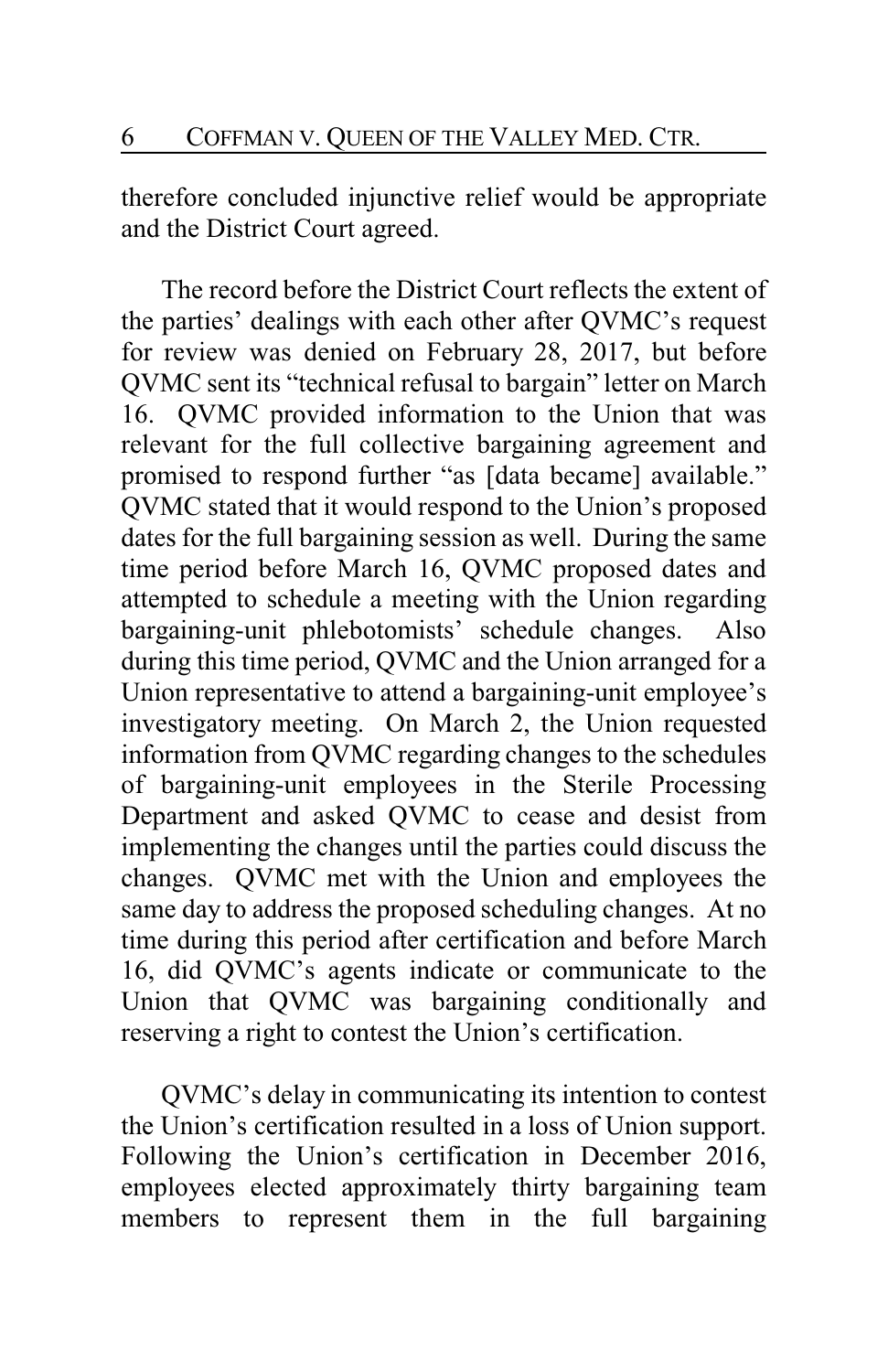negotiations. From January through March 2017, the Union held monthly bargaining team meetings at QVMC's facility and thirty or more unit members attended. After QVMC sent its "technical refusal to bargain" letter in March 2017, employee attendance at the bargaining team meetings fell to fourteen employees in April, twelve employees in May, and by November, only nine.

The employees who attended the meetings in April and May, after QVMC sent the March 16 letter, expressed frustration with the Union's ineffectiveness at representing them, and indicated that it was becoming harder to maintain Union support. Employees informed the Union that they feared retaliation and were not willing to "stick their necks out" for the Union. Some unit members resigned their bargaining team positions or quit their employment at QVMC. Employees in several departments indicated that QVMC's hostility toward the Union created a tense work environment, and some employees refused to participate in Board proceedings out of fear of retaliation. Employees who previously opposed QVMC's unilateral changes later expressed reluctance to, and that they perceived futility in, fighting such changes given the Union's perceived ineffectiveness.

The record before the District Court also reflects that following the March 16 letter, the Union's representative was prevented from accessing department break rooms, where she previously had access, and she noticed an increase in QVMC security guard presence around her. QVMC's managers prevented her from speaking with unit members as well, and bargaining unit members expressed reluctance to speak with her.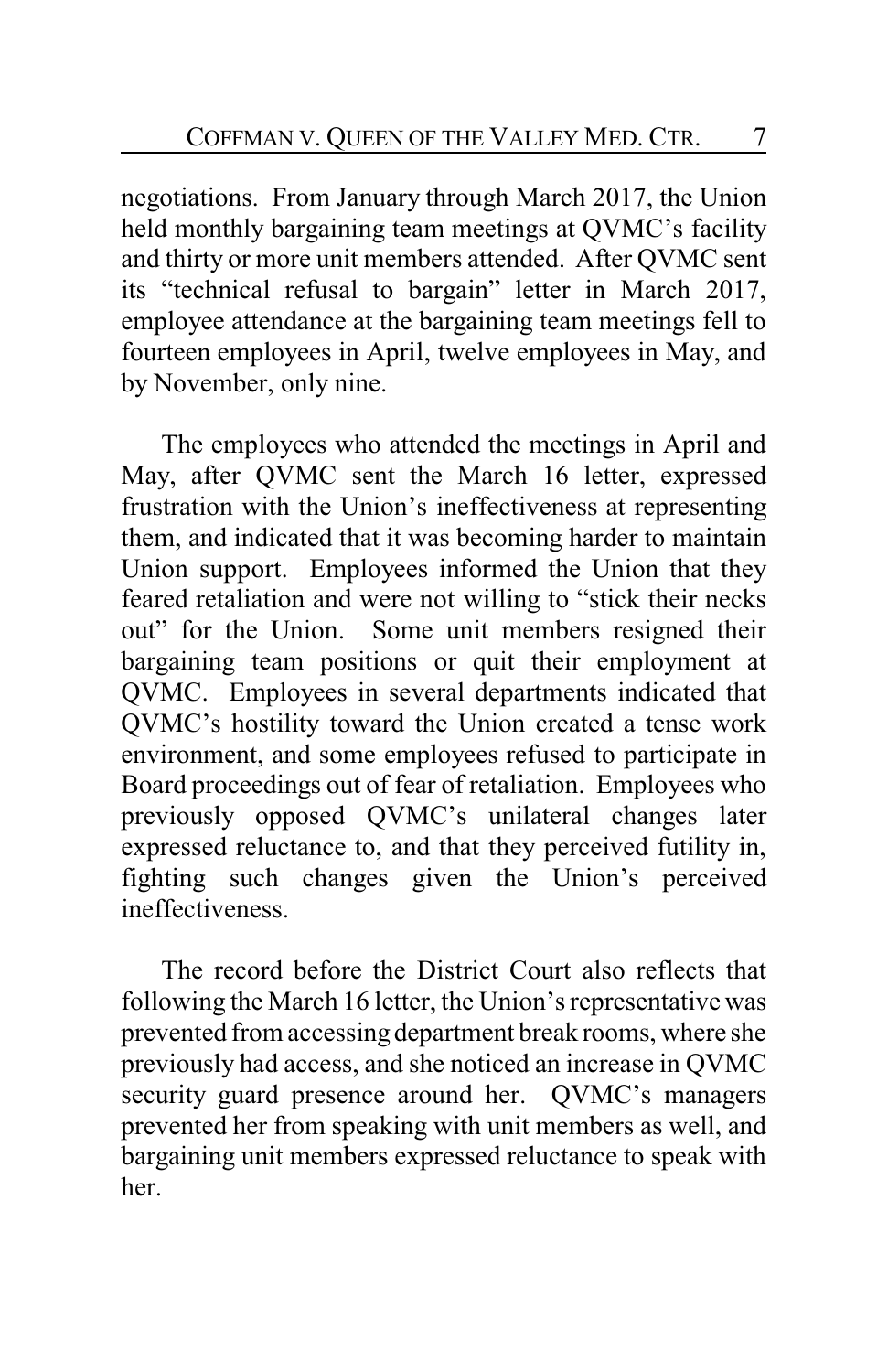### 8 COFFMAN V. QUEEN OF THE VALLEY MED. CTR.

# *B. Employer's discrimination against employee Arroyo for union support*

Even before the Union election in November 2016, things did not go smoothly between the Union and QVMC. Before the election, QVMC transferred a well-known Union supporter, Miguel Arroyo, to a different shift at its facility, even though Arroyo had worked with his wife in the same department on the same shift for three years. Arroyo had worn Union buttons and appeared on the Union's flyers and social media page. According to an affidavit submitted by a QVMC employee, after discovering Arroyo's photo on the Union's social media page, Arroyo's supervisor wanted to make Arroyo "hurt" for his Union activity and concluded that changing Arroyo's schedule would create transportation issues for his family. The supervisor structured the shift change so that it would not appear retaliatory and told Arroyo that the change was based on QVMC's policy that spouses were not allowed to work the same shift in the same department. QVMC had not, however, enforced its policy in the past. The record reflects that Arroyo's transfer occurred a few days before the November 2016 Union election.

### *II. Procedural history*

The Union filed a series of unfair labor practice charges in early 2017, alleging that QVMC violated Section 8(a)(1), (3), and (5) of the NLRA. *See* 29 U.S.C. § 158(a)(1), (3), (5). The Union filed its first charge on January 20, 2017, and amended it on February 1 and again on February 14, asserting that QVMC discriminated against employees for supporting the Union, made unlawful unilateral changes to employee schedules and other working conditions, and failed to timely provide the Union with relevant bargaining information.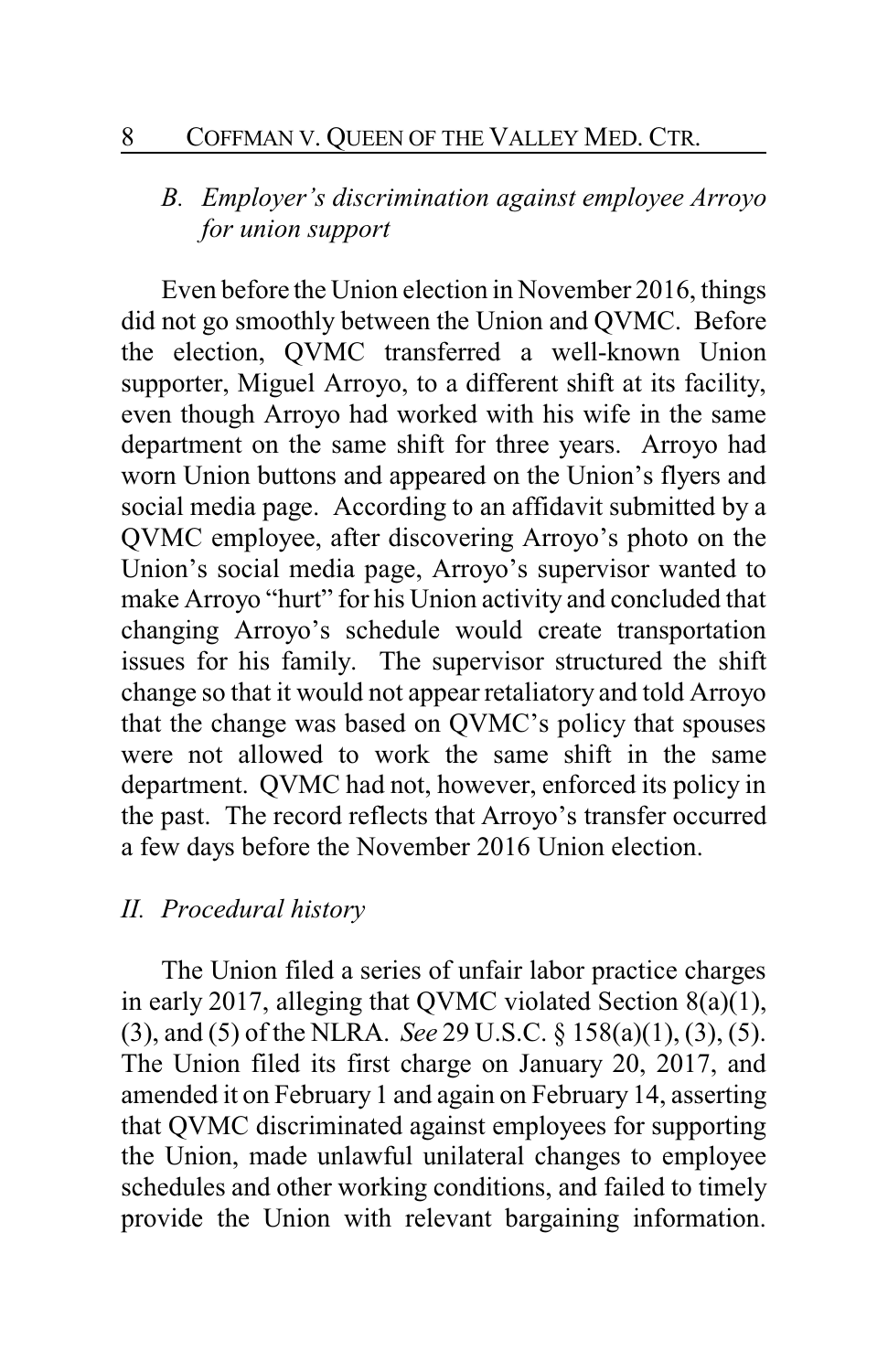After QVMC's March 16 "technical refusal to bargain" letter, the Union filed a second charge on April 3, 2017. This charge asserted that QVMC threatened to withdraw and then withdrew recognition of the Union, threatened to stop and did stop unconditional bargaining with the Union, and failed to furnish the Union with relevant bargaining information. The Union's third and fourth charges on April 21, 2017, claimed that, at an investigatory meeting, QVMC denied an employee's right to Union representation, and that QVMC had retaliated and discriminated against employees for Union activity, made unilateral changes to terms and conditions of employment, and then, in March 2017, withdrew recognition of the Union.

On the basis of the Union's charges, the Director issued an administrative complaint on May 31, 2017, and, after receiving authorization from the Board's General Counsel, petitioned the District Court on September 26 for temporary injunctive relief under Section 10(j) of the NLRA, *id.* § 160(j). The petition asked the District Court to order QVMC to cease and desist from engaging in the alleged unfair labor practices, restore the Union's position to the status quo prior to QVMC's withdrawal of recognition, post copies of the District Court's order at QVMC's facility, and read the District Court's order to employees. Along with the Director's petition for an injunction, the Director submitted the administrative record, which included affidavits of QVMC employees and Union representatives as well as emails, letters, and agreements between QVMC and the Union.

The District Court granted the Director's request for a preliminary injunction on November 30, 2017. The District Court found that the Director demonstrated a likelihood of success on the merits of the claims that QVMC violated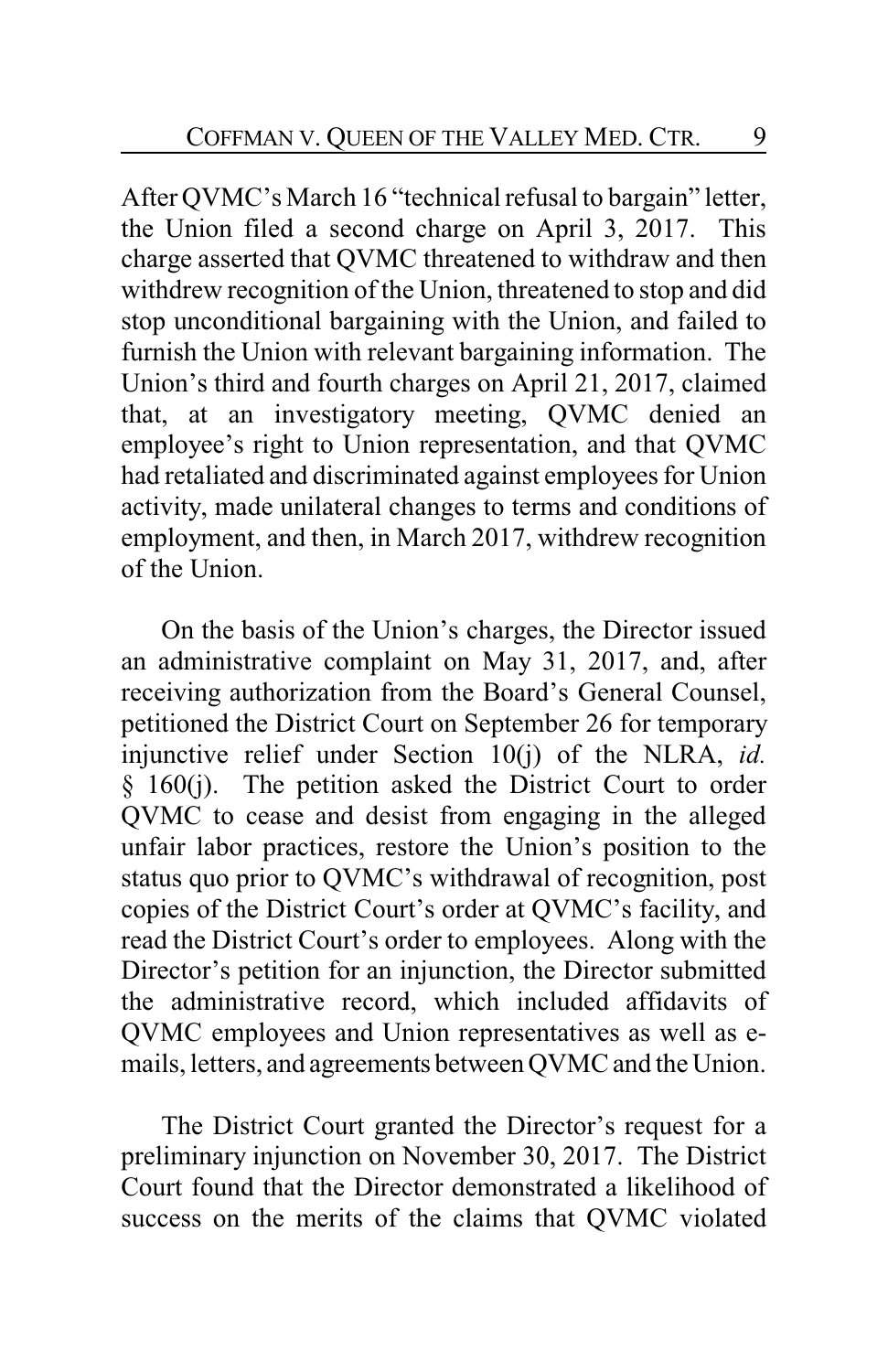Section  $8(a)(1)$ ,  $(3)$ , and  $(5)$  by refusing to bargain unconditionally, interfering with employee rights, and discouraging union membership. *See id.* § 158(a)(1), (3), (5). The court explained that the Director presented persuasive evidence that QVMC engaged in unconditional bargaining with the Union after the Union election until QVMC's letter of March 16, and that QVMC subsequently withdrew its recognition of the Union and refused to bargain unconditionally in violation of Section 8(a)(1) and (5). *See id.* § 158(a)(1), (5). The District Court also found that the Director was likely to succeed on the claim of unlawful discrimination against Arroyo, in violation of Section 8(a)(1) and (3), because the Union's evidence established a prima facie case of discrimination and it was unlikelyQVMC would succeed in showing that it would have treated Arroyo the same way absent his Union activity. *See id.* § 158(a)(1), (3).

The District Court further found that the Union faced a likelihood of irreparable harm, because employee attendance at Union meetings had fallen and employees feared retaliation and hostility for their Union activity. What harm there may have been to QVMC from being required to bargain with the Union could not offset the Director's showing of irreparable harm to the Union from QVMC's actions. Public interest favored enjoining QVMC as well, according to the court, because "injunctive relief in the context of an unlawful withdrawal of recognition case is particularly appropriate." *Coffman v. Queen of the Valley Med. Ctr.*, No. 17-cv-05575- YGR , at 7 (N.D. Cal. Nov. 30, 2017) (order granting preliminary injunction). The court squarely rejected QVMC's position that an injunction in this case would unfairly insulate the Union's certification from judicial review, stating that "a technical refusal defense 'does not immunize the employer from injunctive relief . . . . [;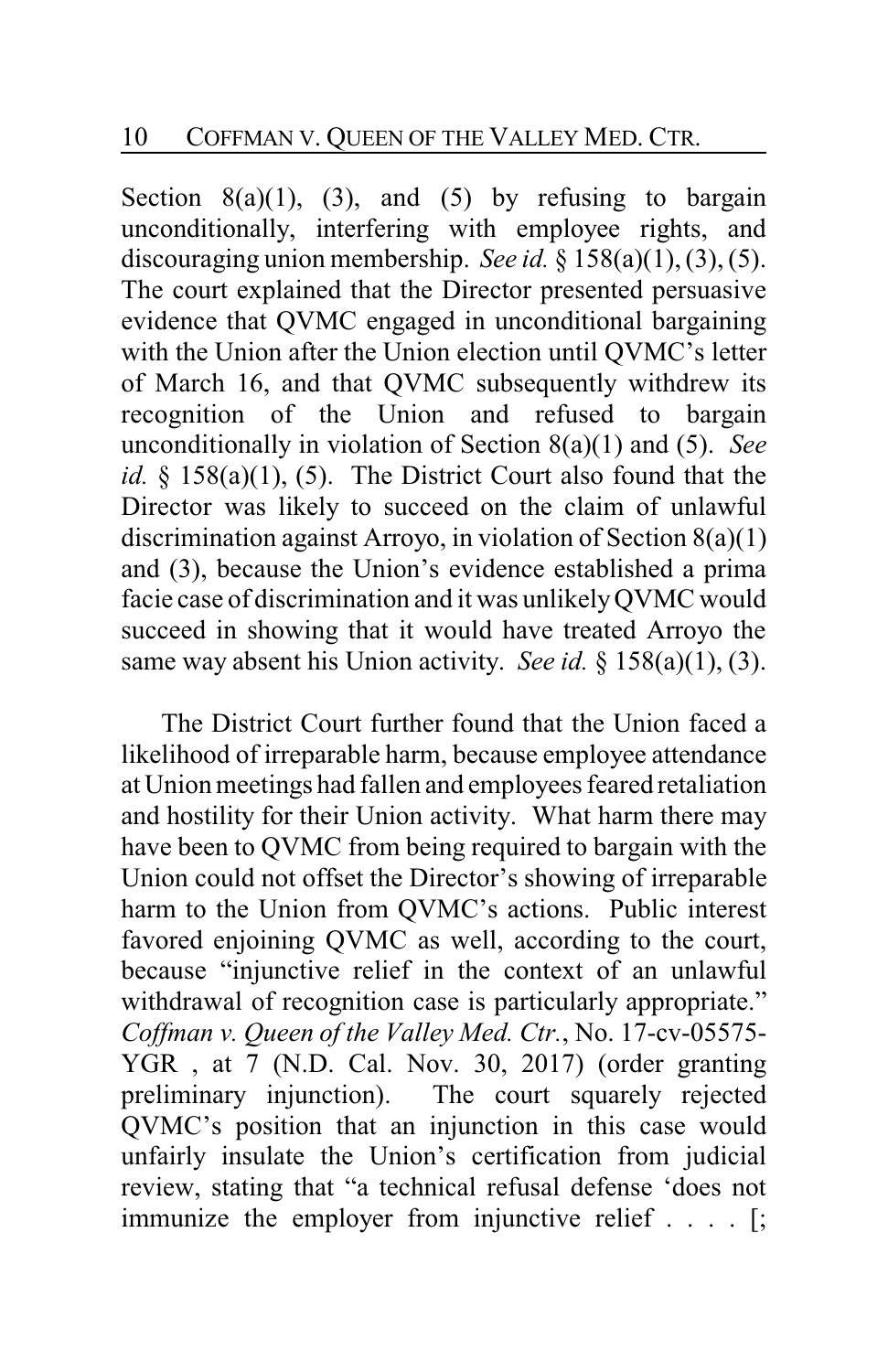e]xposure to an unfair labor charge and the possibility of [Section  $10(i)$ ] injunctive relief is a risk the employer must choose to bear when engaging in a technical refusal to bargain.'" *Id.* (quoting *Kendellen v. Interstate Waste Servs. of N.J.*, No. CIV. 06-5694 (SRC), 2007 WL 121435, at \*3 (D.N.J. Jan. 11, 2007)) (alterations in original).

On appeal, QVMC principally contends that the District Court erred in finding that the Director is likely to succeed on the refusal to bargain charge, because QVMC never recognized the Union. QVMC asserts that it bargained conditionally with the Union to challenge the Union's certification, and that any unfair labor practice QVMC committed was necessaryto preserve its right to challenge the certification. QVMC asserts that the District Court's injunction is unfair because it requires unconditional bargaining and results in QVMC's waiver of the right to challenge the Union's certification. The Director, however, contends that QVMC waived its challenge to the certification by recognizing the Union and bargaining with it unconditionally after the Union's certification, and then later, on March 16, unlawfully tried to withdraw that recognition. The Director thus concludes that QVMC may no longer challenge the Union's certification.

As for the Arroyo discrimination claim, QVMC challenges the evidentiary basis for the finding of discrimination against Arroyo and contends that Arroyo himself faces no likelihood of irreparable harm. The Director responds that the evidence is sufficient and that she need not show a likelihood of irreparable harm as to Arroyo individually, apart from harm to the unit as a whole.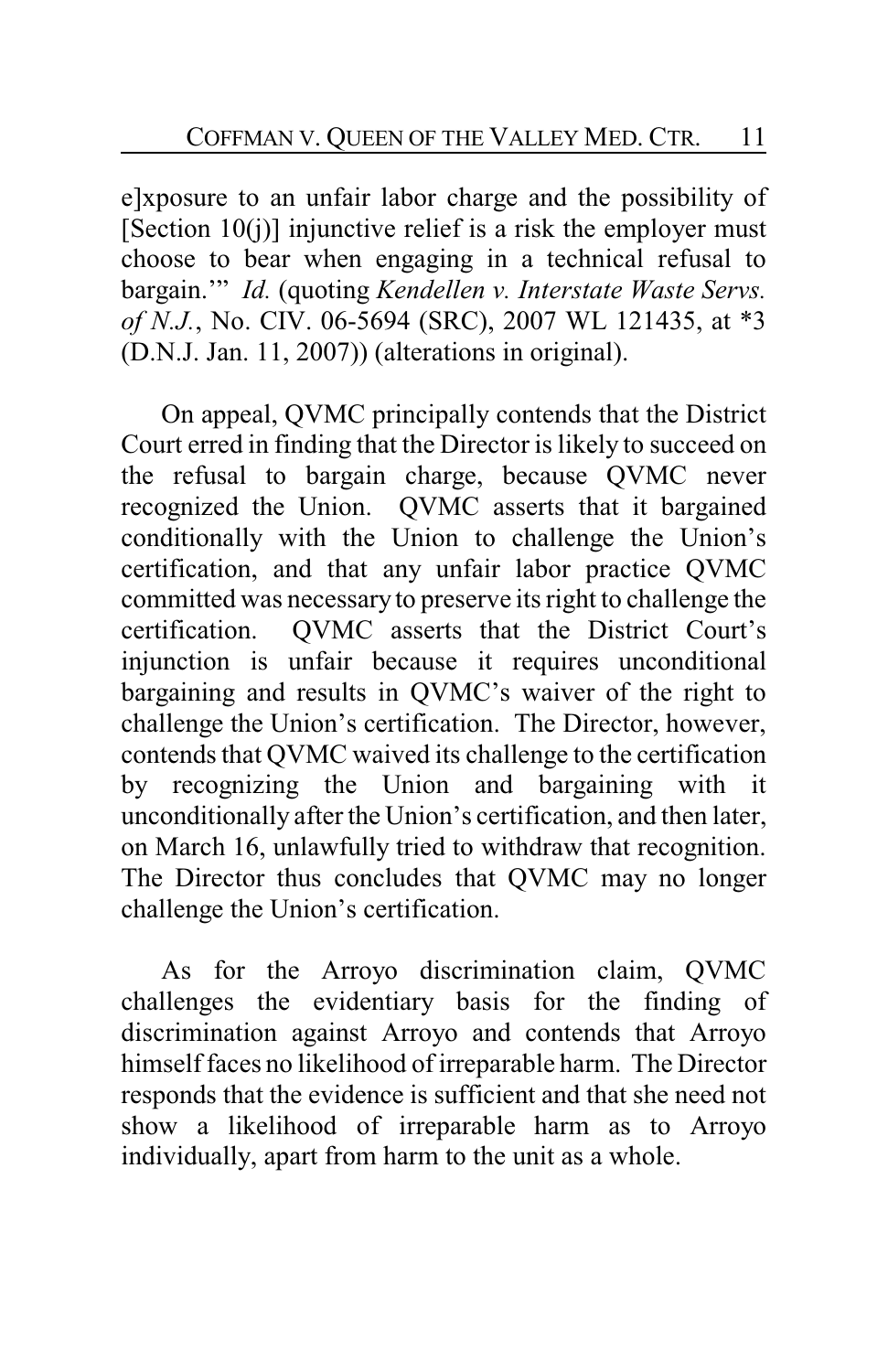We have jurisdiction under 28 U.S.C. § 1292(a)(1), and we affirm the District Court's injunction in all respects.

### **Discussion**

This case involves some of the most fundamental provisions of the NLRA—Section 8(a)(1), (3), and (5). *See* 29 U.S.C. § 158(a)(1), (3), (5). Section 8(a)(5) is intended to protect union activity and collective bargaining rights by making it an unfair labor practice "to refuse to bargain collectively with the representatives of [the] employees." *Id.*  $§ 158(a)(5)$ . Section  $8(a)(1)$  protects the rights of employees to unionize by prohibiting employers from "interfer[ing] with . . . employees in the exercise of the rights guaranteed" under the NLRA, such as "the right to . . . join[] or assist labor organizations [and] to bargain collectively through representatives of their own choosing." *Id.* §§ 157, 158(a)(1). Section 8(a)(3) similarly prohibits employers from "discriminat[ing] in regard to . . . any term or condition of employment to . . . discourage membership in any labor organization." *Id.* § 158(a)(3).

Section 10(j) authorizes the Board to seek a preliminary injunction in federal district court to enjoin an employer's unfair labor practice. *Id.*  $\S$  160(j). The district court may grant "such temporary relief . . . as it deems just and proper" under the NLRA. *Id.* Courts apply the preliminary injunction standard set forth by the Supreme Court in *Winter v. Natural Resource Defense Council, Inc.*, 555 U.S. 7, 20 (2008). *See McDermott ex rel. NLRB v. Ampersand Publ'g, LLC*, 593 F.3d 950, 957 (9th Cir. 2010). In *Winter*, the Supreme Court held that "[a] plaintiff seeking a preliminary injunction must establish  $[(1)]$  that he is likely to succeed on the merits,  $(2)$ ] that he is likely to suffer irreparable harm in the absence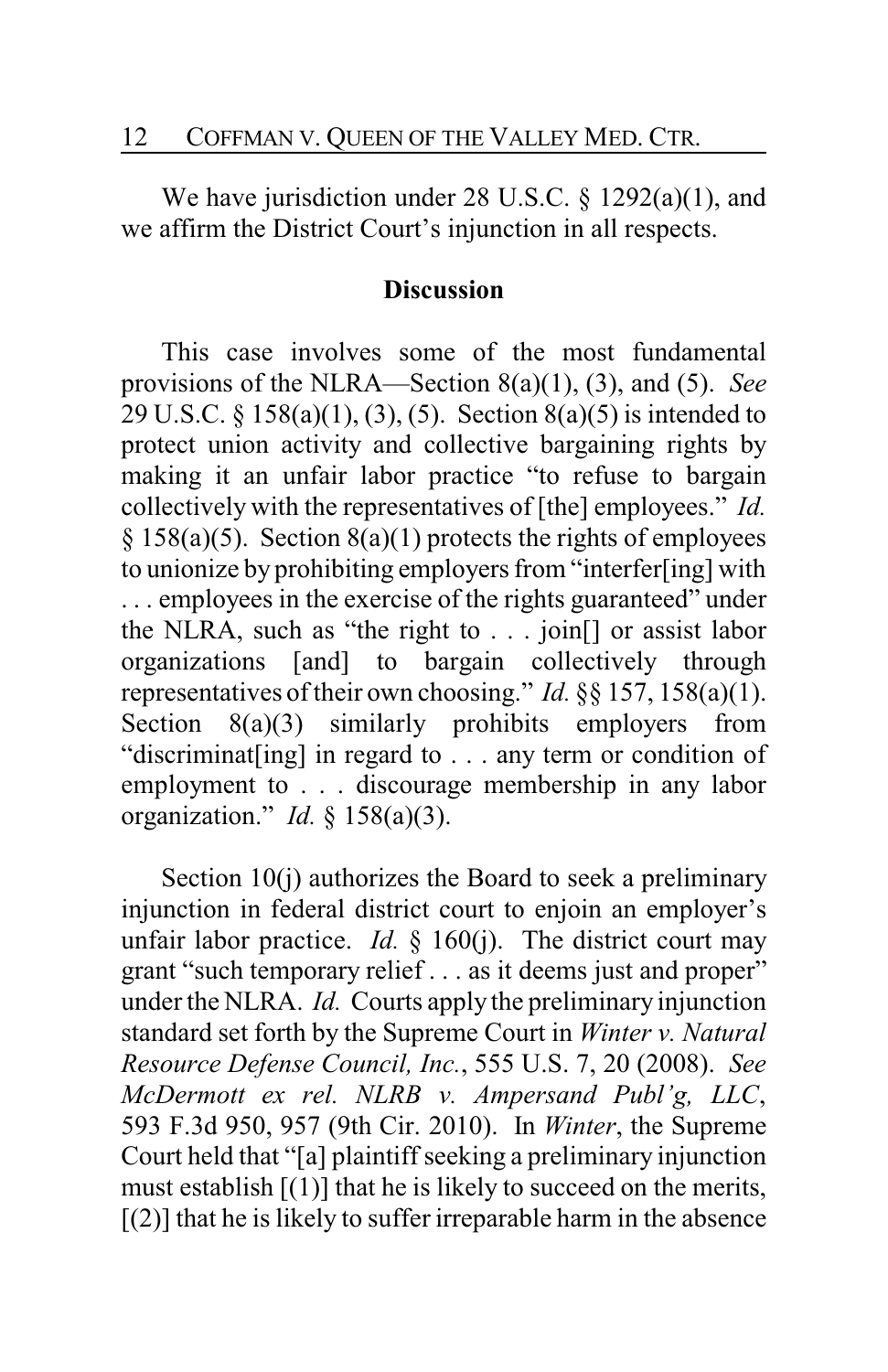of preliminary relief,  $[(3)]$  that the balance of equities tips in his favor, and [(4)] that an injunction is in the public interest." 555 U.S. at 20.

We review for abuse of discretion a district court's grant of injunctive relief. *Small ex rel. NLRB v. Operative Plasterers' & Cement Masons' Int'l Ass'n Local 200, AFL-CIO*, 611 F.3d 483, 489 (9th Cir. 2010). "The district court abuses its discretion if it relies on a clearly erroneous finding of fact or an erroneous legal standard." *Id.*

- *I. Employer's withdrawal of union recognition in violation of Section 8(a)(1) and (5)*
	- *A. Success on the merits*

To obtain injunctive relief, the Director must show a likelihood of success on the merits, which we have held involves showing a "probability that the Board will issue an order determining that the unfair labor practices alleged by the . . . Director occurred and that this Court would grant a petition enforcing that order." *Frankl ex rel. NLRB v. HTH Corp.*, 693 F.3d 1051, 1062 (9th Cir. 2012) (*Frankl II*) (quoting *Frankl ex rel. NLRB v. HTH Corp.*, 650 F.3d 1334, 1355 (9th Cir. 2011) (*Frankl I*)). The petitioner meets this burden if it can "produc[e] some evidence to support the unfair labor practice charge, together with an arguable legal theory." *Id.* (quoting *Frankl I*, 650 F.3d at 1356) (alteration in original). Here, the Director alleges that QVMC engaged in several unfair labor practices, including withdrawal of recognition of the Union and refusal to bargain unconditionally. The District Court held that the Director presented persuasive evidence that QVMC bargained with the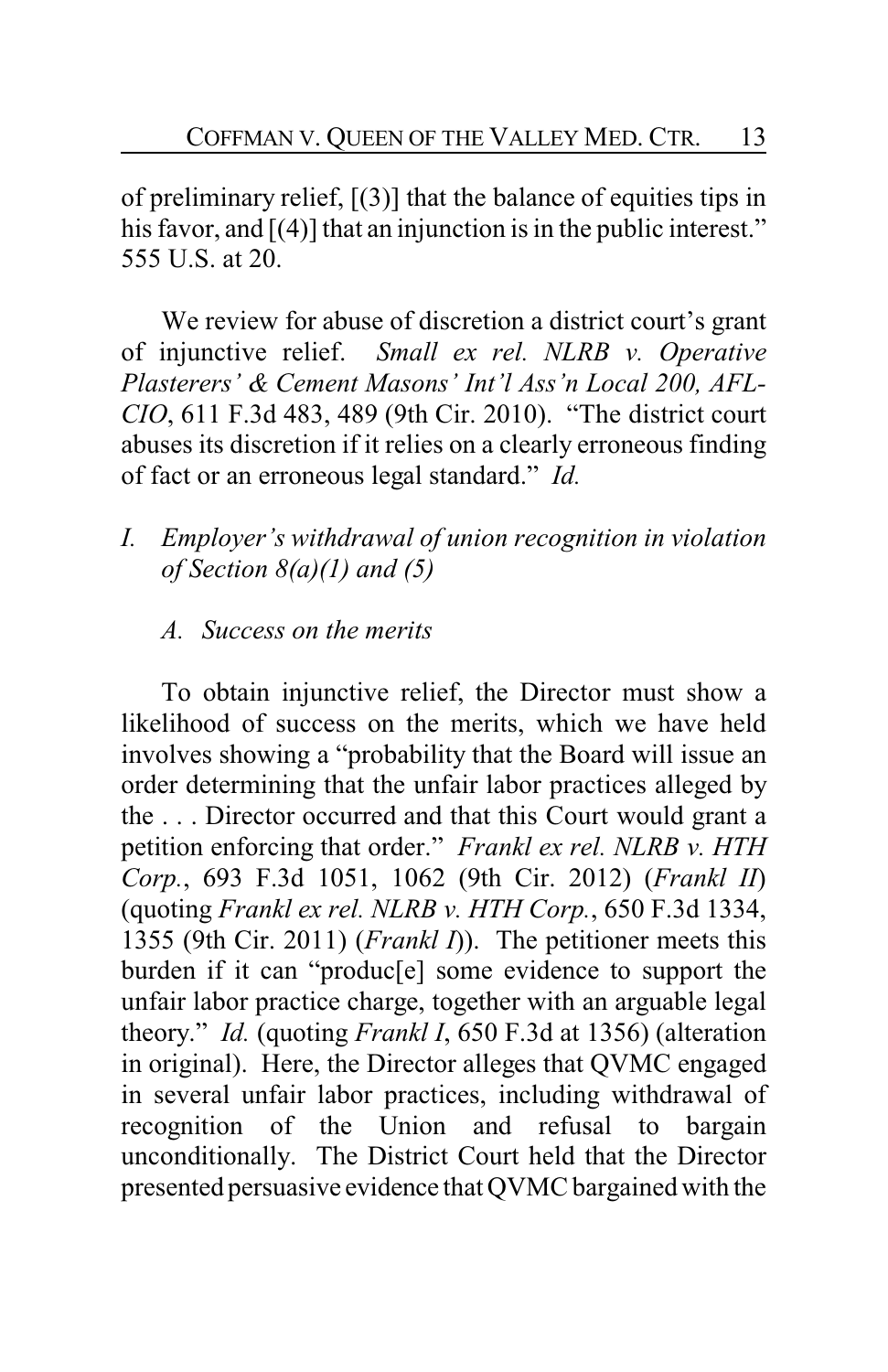Union after the election until March 16, 2017, when QVMC unlawfully withdrew recognition.

Under the NLRA, employers and unions have a "mutual obligation" to engage in unconditional collective bargaining, which involves "meet[ing] at reasonable times and confer[ring] in good faith with respect to wages, hours, and other terms and conditions of employment." 29 U.S.C. § 158(d); *see also Terrace Gardens Plaza, Inc. v. NLRB*, 91 F.3d 222, 225 (D.C. Cir. 1996). Board certification of a union establishes the union as the collective bargaining representative and creates a duty on the employer to bargain with the representative. *See Brooks v. NLRB*, 348 U.S. 96, 98–99, 104 (1954); *see also Technicolor Gov't Servs., Inc. v. NLRB*, 739 F.2d 323, 327 (8th Cir. 1984).

An employer may not begin to bargain unconditionally with a union and then later withdraw recognition and refuse to bargain unconditionally. 29 U.S.C.  $\S$  158(a)(1), (5); *Schwarz Partners Packaging, LLC*, 362 NLRB No. 138, 2015 WL 4179686, at \*4 (June 26, 2015). Such a withdrawal of recognition constitutes an unfair labor practice, which the Board may seek to enjoin. 29 U.S.C §§ 158(a)(5), 160(j). The question in this case is whether the Director has shown a likelihood of success in establishing an unlawful withdrawal of recognition. We must determine whether the employer's conduct after the certification constituted *conditional* bargaining that would have preserved the employer's challenge to the Union's certification, or whether the employer's conduct constituted *unconditional* bargainingthat waived the employer's right to challenge the Union's certification. The District Court ruled that QVMC's communications with the Union before March 16, 2017, demonstrated unconditional bargaining, which waived the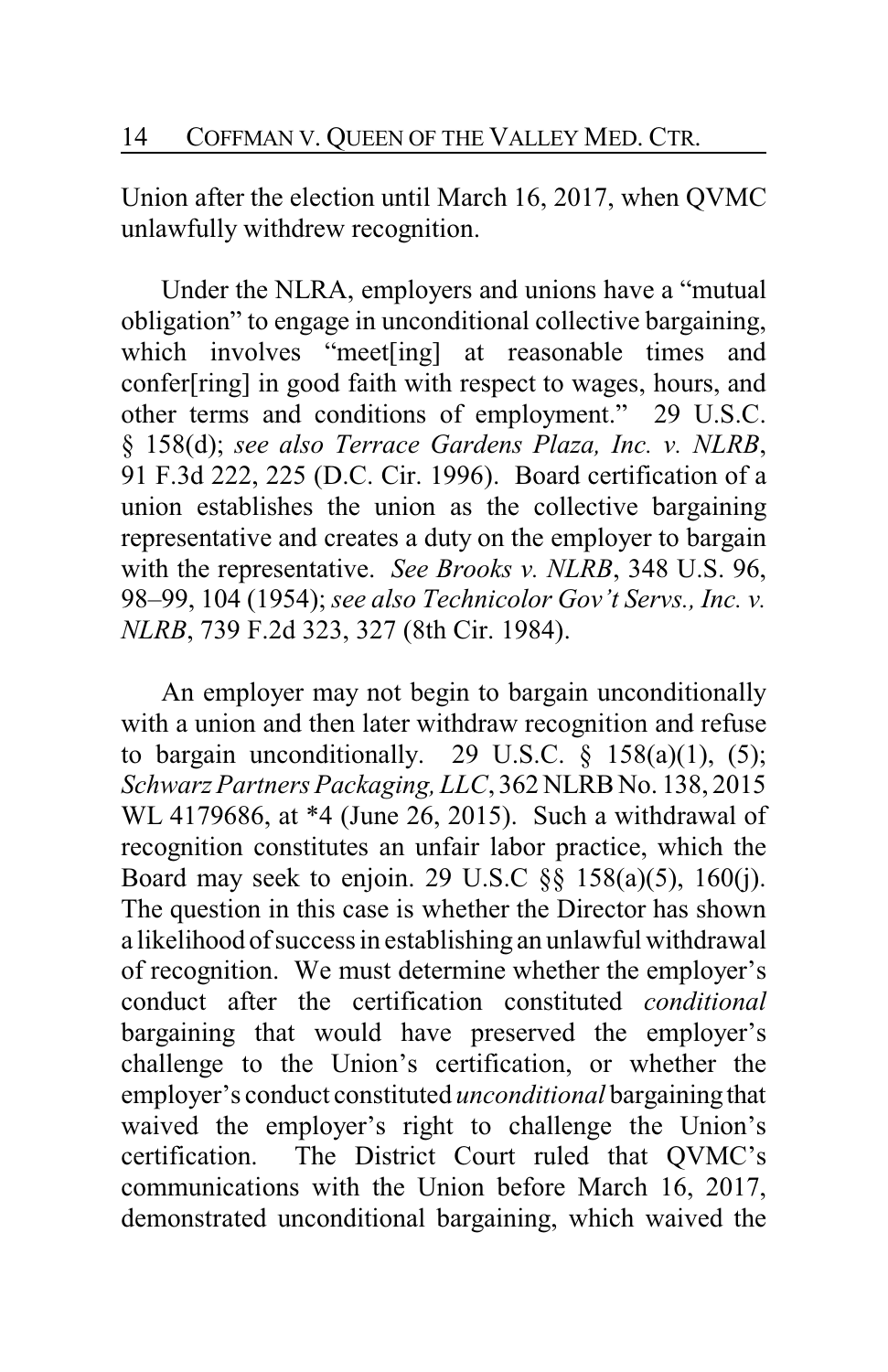certification challenge. The relevant authorities support that conclusion.

Our sister circuits and the Board have considered cases raising similar issues. We therefore draw upon their decisions for guidance here. These authorities establish that if an employer wishes to challenge a union's certification, the "employer must refuse to recognize [the] union immediately after the [union] has been certified." *Technicolor Gov't Servs. Inc.*, 739 F.2d at 327. The Eighth Circuit in *Technicolor* held that if the employer recognizes a union by entering into negotiations with it, the employer waives its objection that the union's certification is invalid. *Id.* The employer in *Technicolor* waived its challenge to the union's certification by entering into negotiations following the union's election and certification and only challenging the certification for the first time as a collateral defense to an unfair labor practice charge. *Id.*

The D.C. Circuit has similarly held that an employer can reserve its right to challenge union certification by refusing to bargain unconditionally. *Terrace Gardens Plaza, Inc.*, 91 F.3d at 226. The court explained that, if the employer contests the certification, the union may file an unfair labor practice charge of refusal to bargain. *See Id.* at 225. As an affirmative defense to the charge, the employer may contend the certification was invalid. *Id.* (citing *Boire v. Greyhound Corp.*, 376 U.S. 473, 477 (1964)). The D.C. Circuit succinctly stated the principle that the employer "may negotiate with, or challenge the certification of, the [u]nion; it may not do both at once." *Id.* Unless the challenge is successful, however, the employer has been guilty of an unfair labor practice. *Id.* at 226.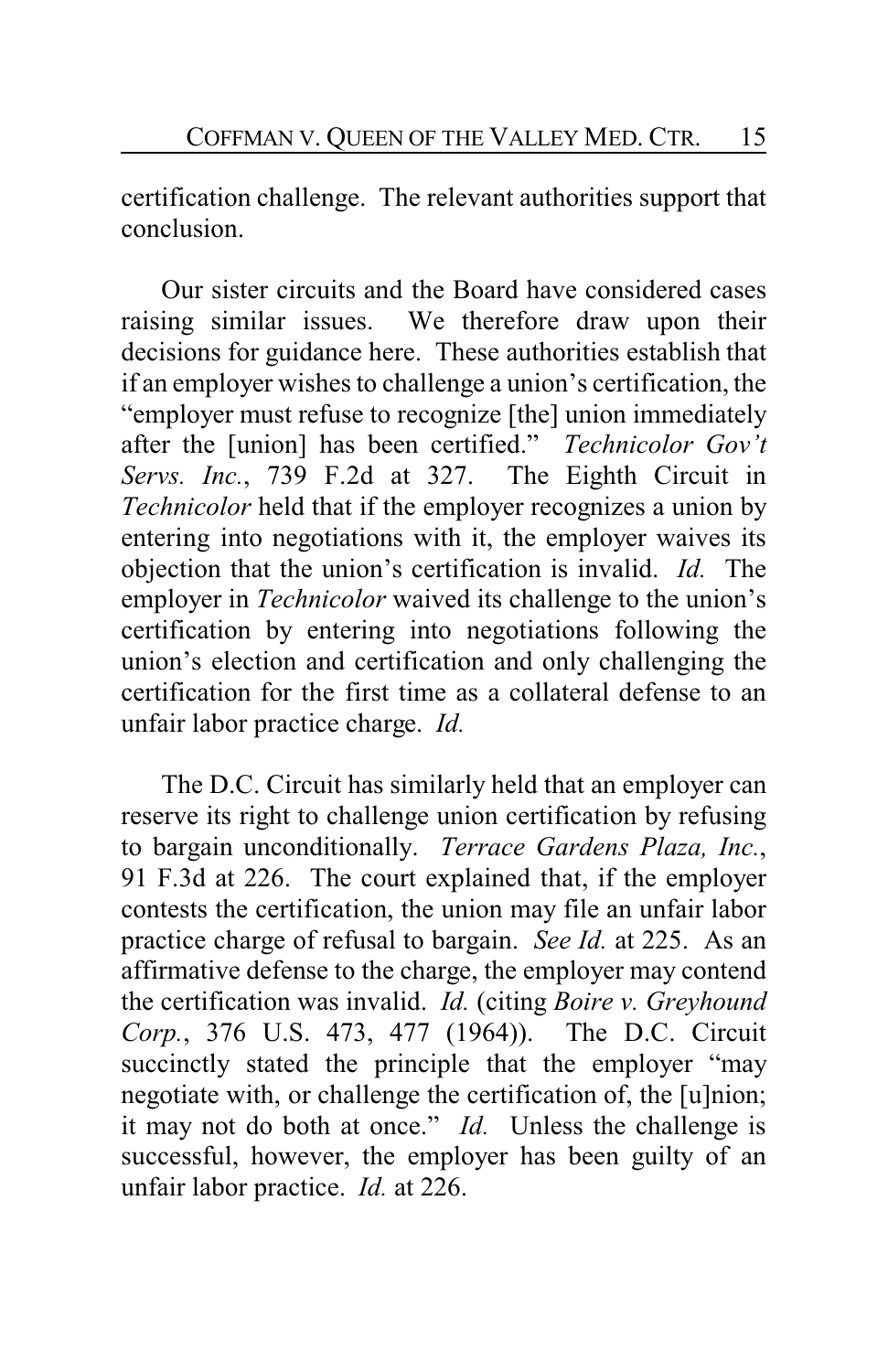#### 16 COFFMAN V. QUEEN OF THE VALLEY MED. CTR.

The D.C. Circuit in *Terrace Gardens* thus rejected the employer's position that, because it refused to bargain in order to obtain a judicial forum to resolve its challenge to the certification, it should under no circumstances be guilty of an unfair labor practice. *Id.* at 225. The court's response was that the employer had to win the certification challenge in order to defeat the unfair labor practice charge. *Id.* at 226. To preserve its challenge to certification the employer must make that challenge immediately after the certification. *See id.* at 224–26.

The employer in this case argues it has similarly timely reserved its challenge to certification. QVMC's problem is that according to the Director, rather than timely reserving its right to challenge certification, QVMC first negotiated with the Union and then withdrew recognition. An employer cannot engage in unconditional bargaining and later withdraw recognition.

Board authorityemphasizes the importance of immediacy in an employer's refusal to bargain unconditionally and illustrates conduct constituting unconditional bargaining. The leading case is *Fred's Inc.*, where the day after certification the employer refused to bargain with the union. 343 NLRB 138, 138 (2004). The Board held in *Fred's*that the employer never unconditionally bargained with the union, because the employer "clearly indicated in its communications with the General Counsel and the [u]nion its intention to test the [u]nion's certification." *Id.* The challenge to the union's certification was therefore preserved.

From the above cases, two principles emerge with relevance to this case. First, to preserve a challenge to the certification, the employer must refuse to bargain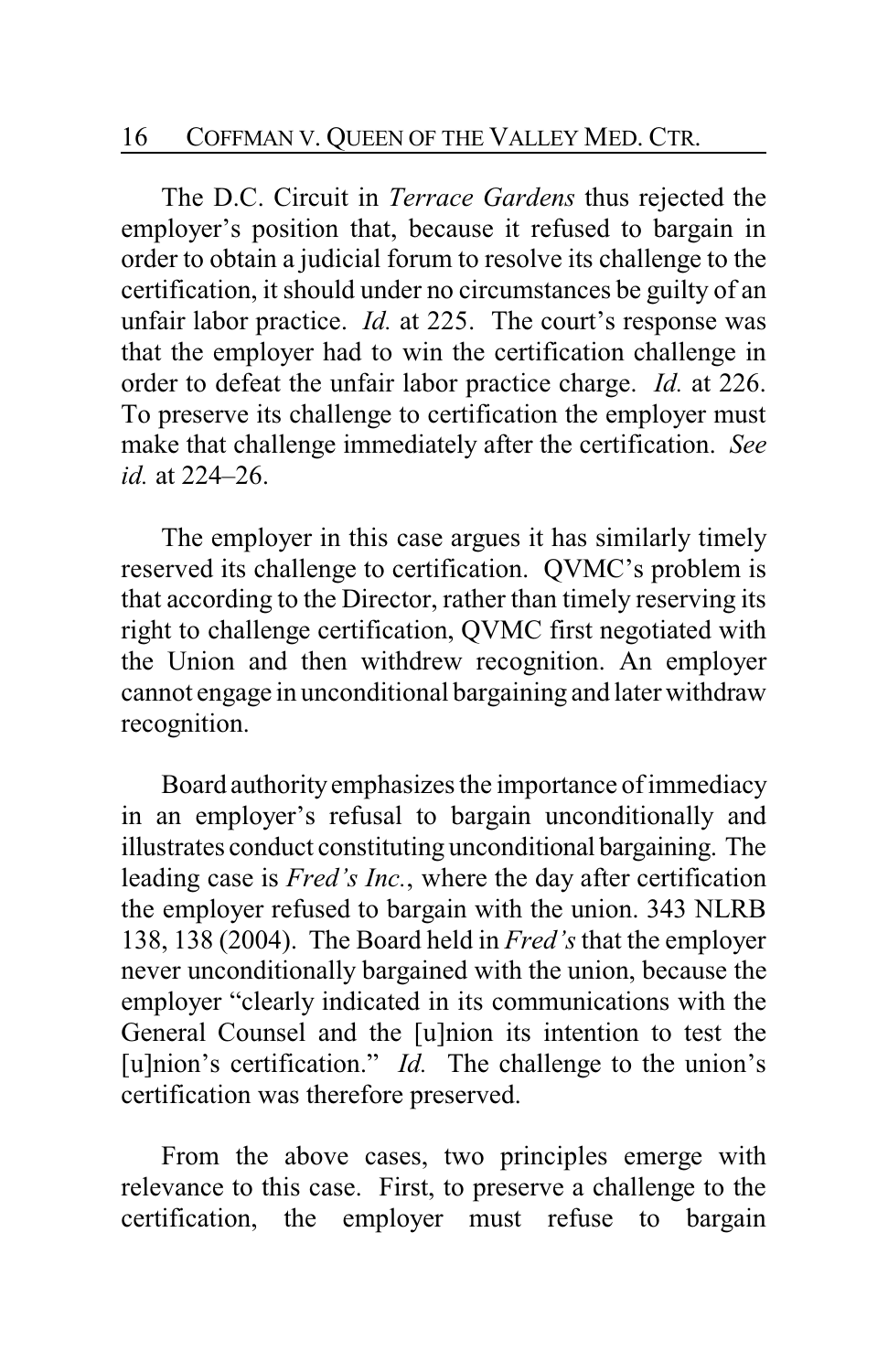immediately after the union's certification. *See Technicolor Gov't Servs. Inc.*, 739 F.2d at 327; *Fred's Inc.*, 343 NLRB at 139. Second, if the employer does not immediately refuse to bargain, it waives its right to challenge the union's certification. *Technicolor Gov't Servs. Inc.*, 739 F.2d at 327; *see also Schwarz Partners Packaging, LLC*, 2015 WL 4179686, at \*3–4 (holding employer waived challenge to union's certification when employer met and bargained with union over full collective bargaining agreement and agreed to schedule new meetings).

Our Circuit's case law is consistent with these principles, because we have observed that an employer's delay in bargaining harms the union and the collective bargaining process. As we stated in *Small ex rel. NLRB v. Avanti Health Sys., LLC*, 661 F.3d 1180, 1192 (9th Cir. 2011), "a delay in bargaining weakens support for the union." Such delay reduces the union's bargaining power relative to the employer's. We recognized in *Frankl I* that such harm may be irreparable; we said that "even if the Board subsequently orders a bargaining remedy, the union is likely weakened in the interim, and it will be difficult to recreate the original status quo with the same relative position of the bargaining parties." 650 F.3d at 1363. Employees suffer from the employer's delay, and remedies other than injunctive relief may be less than adequate. As we further recognized in *Frankl I*, "the Board generally does not order retroactive relief, such as back pay or damages, to rank-and-file employees for the loss of economic benefits that might have been obtained had the employer bargained in good faith." *Id.* These opinions buttress our conclusion that an employer cannot begin unconditional bargaining and later withdraw recognition. Such actions interfere with the union's collective bargaining rights protected by the NLRA.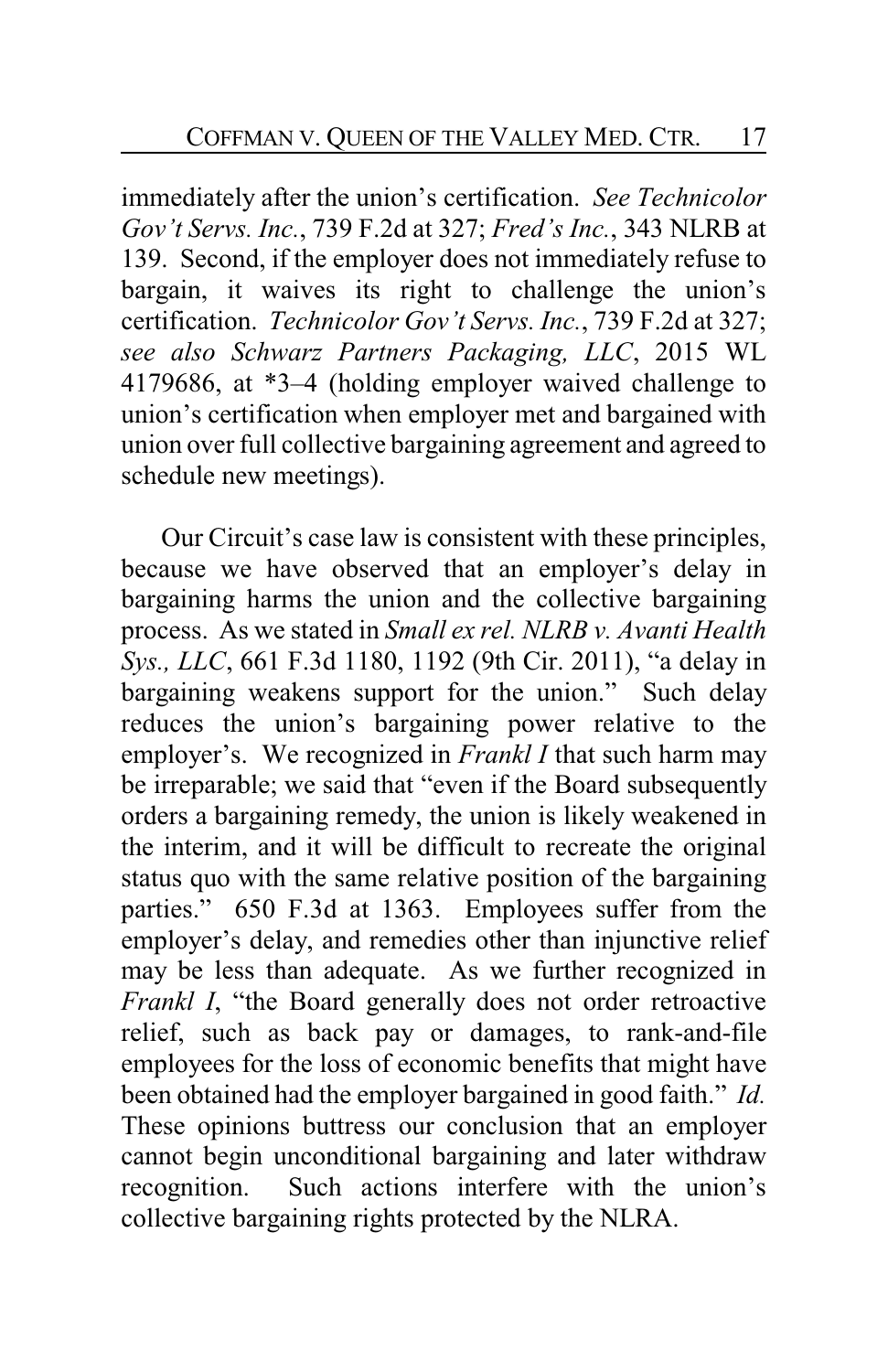### 18 COFFMAN V. QUEEN OF THE VALLEY MED. CTR.

Here, the Director has shown a likelihood of success in establishing that QVMC engaged in just such proscribed conduct. The record before the District Court shows that QVMC took part in several bargaining meetings with the Union, discussing specific terms and conditions of employment, and provided information relevant for a comprehensive collective bargaining agreement. These discussions took place after certification and before any refusal to bargain. The District Court concluded that QVMC engaged in "unconditional bargaining which waived the preservation of its certification challenge." *Coffman*, No. 17 cv-05575-YGR, at 3.

QVMC does not dispute that meetings with the Union took place, but argues that they amounted to informational sessions rather than bargaining. The leading Board case on informational meetings is *In re Terracon, Inc.*, 339 NLRB 221 (2003). There, the Board held that a meeting was for informational purposes rather than for bargaining because the employer only met with the union representatives once for a brief period of time and never made any comments conceding the union's majoritystatus or connoting an intent to recognize the union. *In re Terracon, Inc.* 339 NLRB at 225. Specific issues were never the subject of mutual discussion. During the meeting, the employer stated that the specific union demands "were unlikely to be a problem." *Id.* (internal quotation marks omitted). The Board concluded that the employer was simply attempting to "educate itself about the [u]nion's purported purpose and to assess whether or not it should grant recognition to the [u]nion." *Id.*

Here, however, the record indicates the meetings between the Union and QVMC were not mere informational sessions; specific issues were discussed. For two and a half weeks,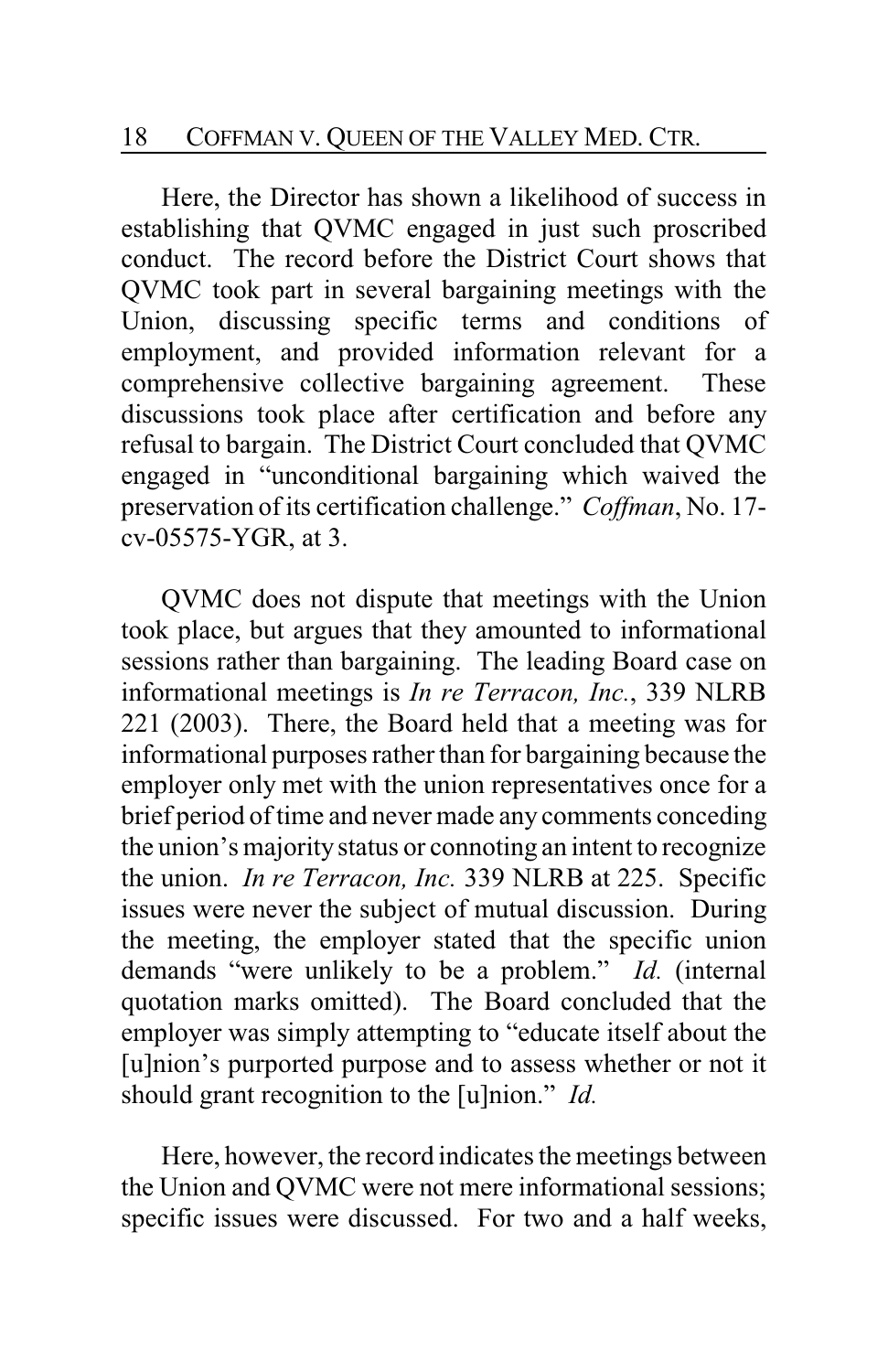before sending its "technical refusal to bargain" letter, QVMC representatives met with Union representatives and discussed various issues, including employee schedule changes and arrangement of a Union representative's presence at an employee's investigatory meeting. QVMC also provided information relevant to the parties' full collective bargaining agreement, promised to furnish more information later, and agreed to schedule a meeting to negotiate a comprehensive collective bargaining agreement. QVMC was likely not, as the employer was in *Terracon*, still "educat[ing] itself about the Union's purported purpose" during that time. *See id.*

Other Board decisions show that, when the employer engages in bargaining discussions, it commits to negotiations and thereby waives any challenge to certification. *See Prof'l Transp., Inc.*, 362 NLRB No. 60, 2015 WL 1510979, at \*1–2 (Apr. 2, 2015) (holding employer waived challenge to union's certification when it held several bargaining sessions with union after certification); *In re Konig*, 318 NLRB 901, 904 (1995) (holding employer's conduct "amounted to a waiver of its right to challenge the [union's] certification," because after certification employer did not contest certification's validity "and proceeded instead, just 1 month later, to recognize the [u]nion by engaging in contract negotiations with it").

The Director therefore presented evidence to establish that QVMC engaged in unfair labor practices by recognizing and bargaining unconditionally with the Union and later unlawfully withdrawing recognition of the Union and refusing to unconditionally bargain. The Director established a likelihood of success on the merits.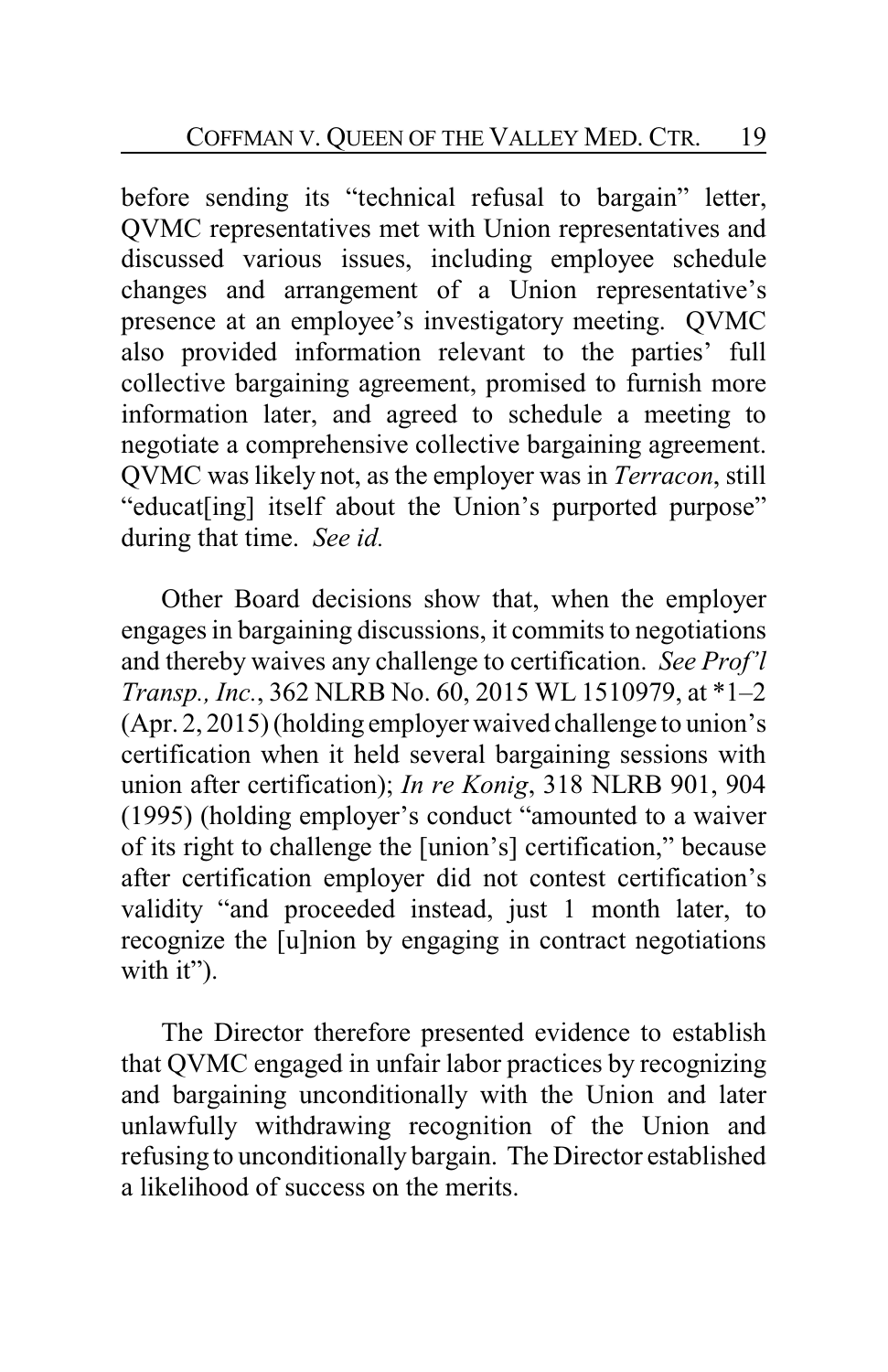#### 20 COFFMAN V. QUEEN OF THE VALLEY MED. CTR.

# *B. Irreparable harm, balance of equities, and public interest*

The Director also provided sufficient evidence to demonstrate a likelihood of irreparable harm due to QVMC's unfair labor practices. The Director's evidence indicates irreparable harm from dissipation of employee support for the Union as well as employee fear of retaliation and discrimination by the employer. *See Avanti*, 661 F.3d at 1192; *Frankl I*, 650 F.3d at 1363. The District Court appropriately found that the Union had "offered sufficient evidence of a likelihood of irreparable harm in the absence of an injunction." *Coffman*, No. 17-cv-05575-YGR, at 6.

The District Court further held that the harm to the Union outweighed the harm to QVMC. QVMC contends that the District Court erred in balancing the equities, because QVMC will face significant hardship if forced to recognize and bargain with the Union. QVMC also argues it will face hardship in rescinding all unilateral changes, allowing the Union access to its property, and forcing QVMC to read the District Court's order to its employees. The District Court weighed the equities, finding that the preservation of the status quo as it existed before QVMC's unfair labor practices outweighed any hardship QVMC might suffer if required to bargain. *See NLRB v. Gissel Packing Co.*, 395 U.S. 575, 612 (1969) (holding a bargaining order may be necessary "to reestablish the conditions as they existed before the employer's unlawful campaign"). There was no abuse of discretion.

Finally, the District Court did not abuse its discretion in finding that injunctive relief in this case is in the public interest. We have previously stated that when the "Director makes a strong showing of likelihood of success and of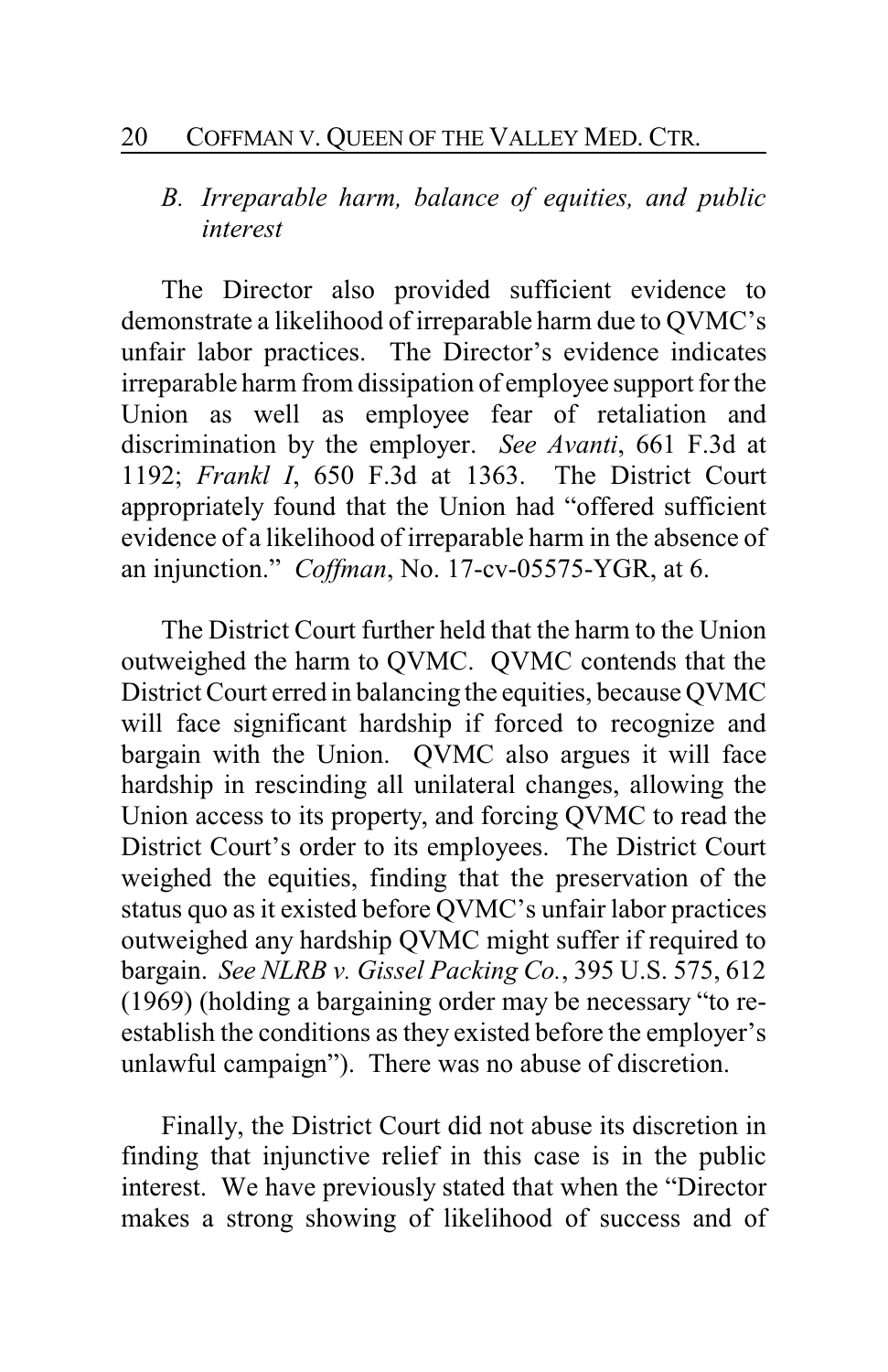likelihood of irreparable harm, the Director will have established that preliminary relief is in the public interest." *Frankl I*, 650 F.3d at 1365. We have seen that such a showing has been made.

### *II. Employer's discrimination against employee Arroyo for Union support in violation of Section 8(a)(1) and (3)*

The injunction required that Arroyo be reinstated. QVMC argues that the Union failed to establish a likelihood of success and irreparable harm with regard to the claim that QVMC discriminated against Arroyo for his Union activity. Under Section  $8(a)(1)$  and  $(3)$  of the NLRA, an employer commits an unfair labor practice if it interferes with or discourages an employee's right to join a labor union and bargain collectively. 29 U.S.C. §§ 157, 158(a)(1), (3); *Frankl II*, 693 F.3d at 1062. We held in *Frankl II* that an employer discriminates against an employee under the NLRA "when the employee's involvement in a protected activity was a substantial or motivating factor in the employer's decision to discipline or terminate the employee." 693 F.3d at 1062*.* To establish that the conduct was a substantial or motivating factor, the Director need only show that "the employee was engaged in protected activity, the employer knew of such activity, and the employer harbored anti-union animus." *Id.* After establishing these elements, we shift the burden to the employer "to demonstrate that it would have taken the same action regardless of the employee's union activity." *Id.* As we stated in *United Nurses Associations of California v. NLRB*, an employer cannot overcome this burden "where its 'asserted reasons for a discharge are found to be pretextual.'" 871 F.3d 767, 779 (9th Cir. 2017) (quoting *In re Stevens Creek Chrysler Jeep Dodge, Inc.*, 357 NLRB 633, 637  $(2011)$ ).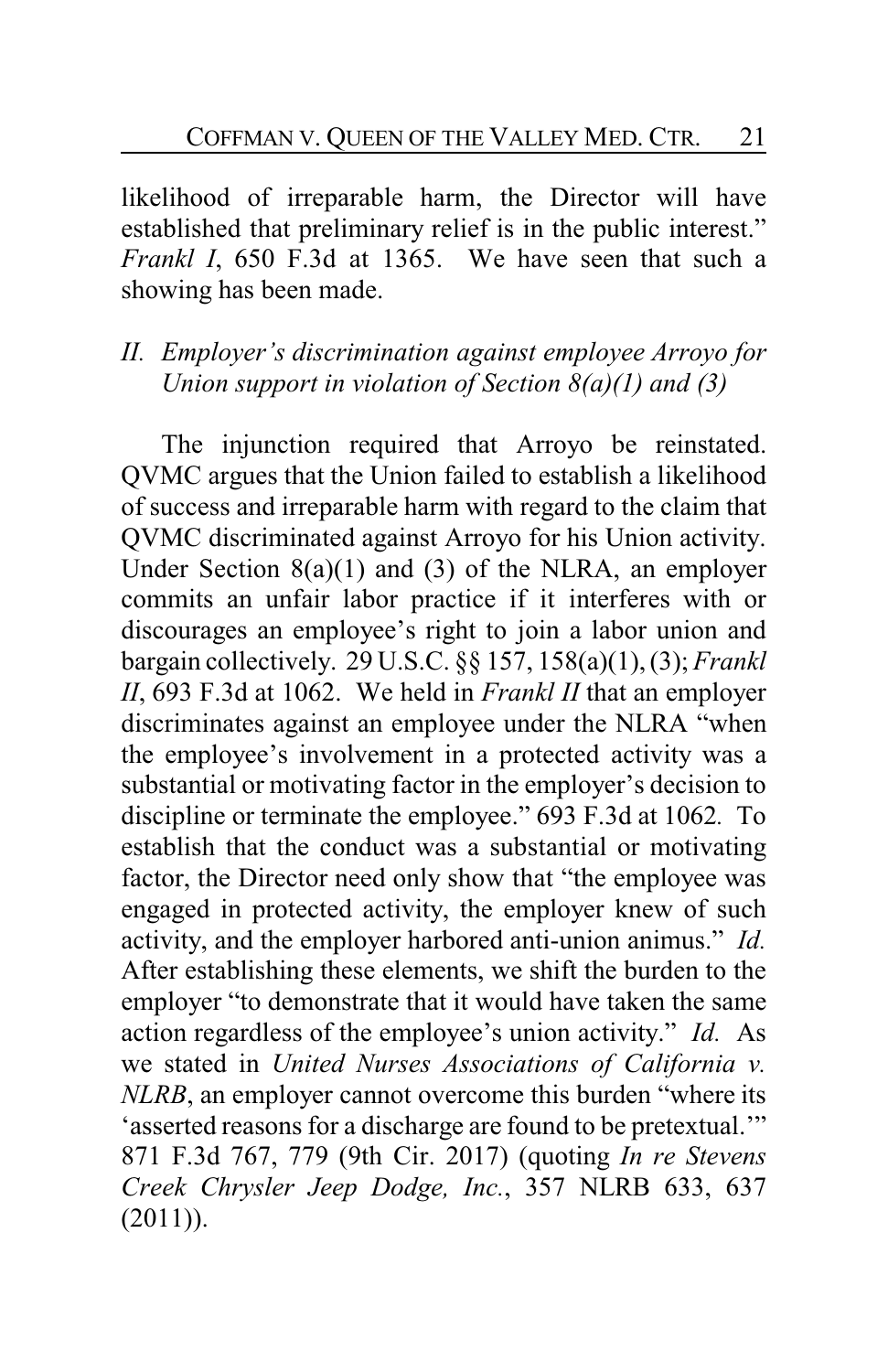Here, the Director submitted evidence sufficient to establish a likelihood of success and irreparable harm for the discrimination claim. Contrary to QVMC's assertion, we may consider the affidavits submitted by the Director as evidence at the preliminary injunction stage. *See Asseo v. Pan Am. Grain Co.*, 805 F.2d 23, 26 (1st Cir. 1986) ("Affidavits and other hearsay materials are often received in preliminary injunction proceedings.").

The affidavits show that QVMC's employee Arroyo engaged in protected activity by, among other things, appearing in a pro-Union picture posted on the Union's social media page. QVMC knew of Arroyo's Union support through a manager who saw the post. The manager, shortly after seeing the post and one week before the Union's election, conspired to make Arroyo "hurt" for his Union activity by changing Arroyo's schedule to create transportation issues for his family and cause Arroyo to receive less pay on the different shift. QVMC offered some evidence of a non-discriminatory reason for the shift change, i.e., its policy prohibiting relatives from working together in the same department. However, the Director presented evidence that QVMC had not enforced the policy in the past. QVMC enforced its policy only after it learned of Arroyo's Union support, and only against Arroyo. This is sufficient to establish a prima facie case of unlawful discrimination and that QVMC's asserted justification is pretextual. Thus, the Director has shown a likelihood of success on the claim of discrimination against Arroyo.

The Director also established a likelihood of irreparable harm for the discrimination claim. Such harm includes economic and non-economic benefits to employees. *See Avanti*, 661 F.3d at 1191–92. As the Seventh Circuit has